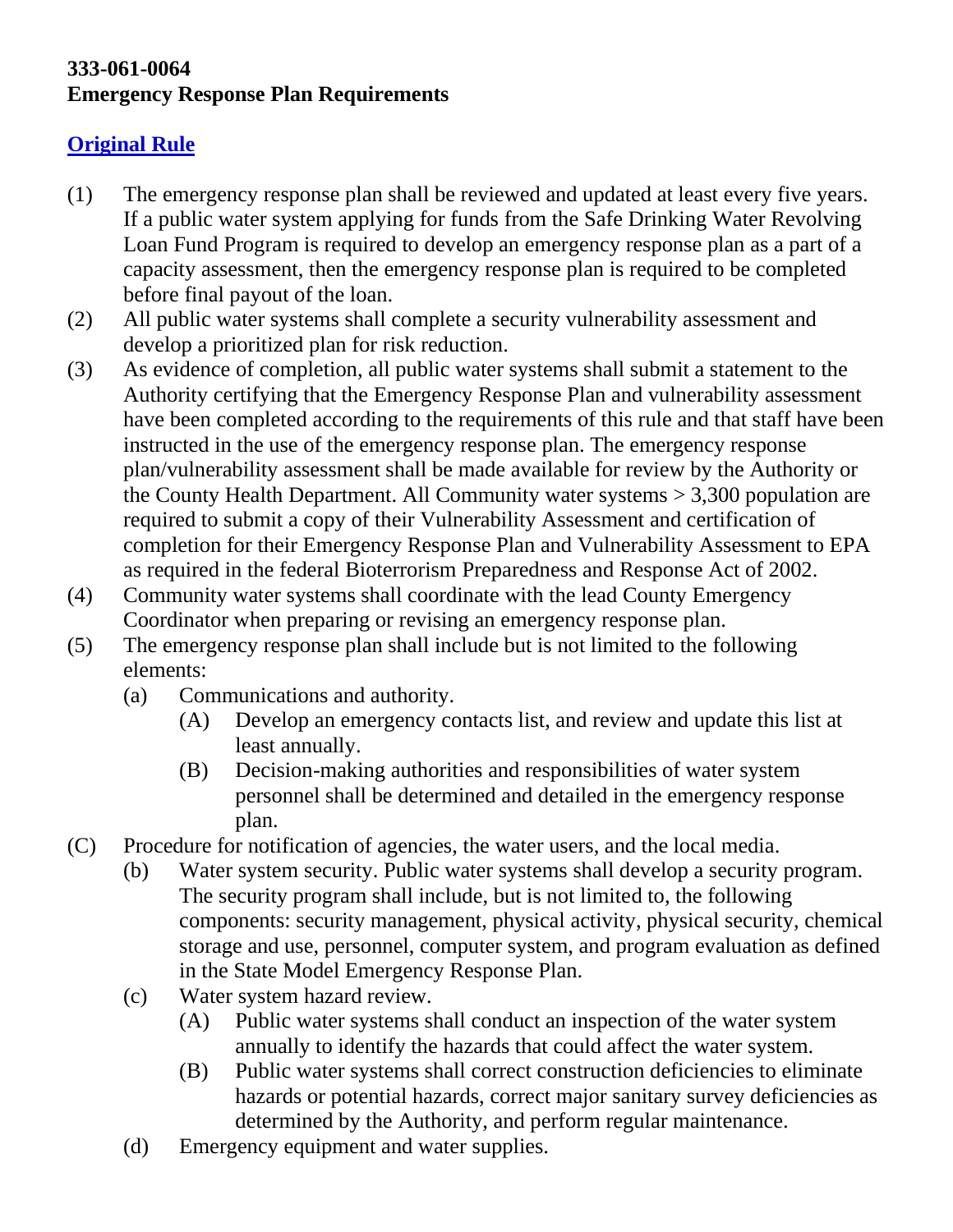- (A) Public water systems shall make provisions for an auxiliary power supply if not a gravity system, and redundant equipment for critical components. Community water systems shall identify equipment that can be utilized in the event of an intentional attack which can render harmless or significantly lessen the impact of the attack on the public health and safety and supply of public drinking water.
- (B) Public water systems shall develop a plan for emergency water to include the rationing of drinking water, identifying and utilizing alternative drinking water sources and supplies, and alternative distribution of drinking water.
- (e) Emergency response procedures.
	- (A) Public water systems shall develop procedures for responding to emergencies most likely to strike the water system. Community water systems shall develop plans and procedures that can be implemented in the event of a terrorist or other intentional attack on the water system.
	- (B) The emergency response plan shall describe procedures to isolate all parts of the water system. Community water systems shall develop actions and procedures which can render harmless or significantly lessen the impact of terrorist attacks or other intentional actions on public health and safety and supply of public drinking water.
	- (C) The emergency response plan shall describe the emergency disinfection procedure, process for issuing a boil water advisory, and process for handling a waterborne disease outbreak.
- (6) Water system staff shall be instructed and trained in the use of the emergency response plan.

**Statutory/Other Authority:** ORS 448.131 **Statutes/Other Implemented:** ORS 448.131 & 448.160

## **Proposed Rule**

Water suppliers must maintain an emergency response plan for every community and NTNC water system. Water system staff must be instructed and trained in the use of the plan and the plan must be accessible at all times to all water system staff for use during emergencies.

- (1) At community water systems serving 3,300 or fewer people and NTNC water systems, the emergency response plan must include procedures for reasonably anticipated emergencies.
	- (a) These procedures must include, but are not limited to: a plan for physical security measures, procedures to isolate all parts of the water system and procedures for emergency disinfection. There must also be a procedure for issuing a boil water or do not drink advisory to water system customers in the event of:
		- (A) Loss of electrical power;
		- (B) Loss of pressure in the water distribution system;
		- (C) Disruption or failure of disinfection or other treatment systems; or
		- (D) Detection of *E. coli* bacteria or another contaminant exceeding the MCL.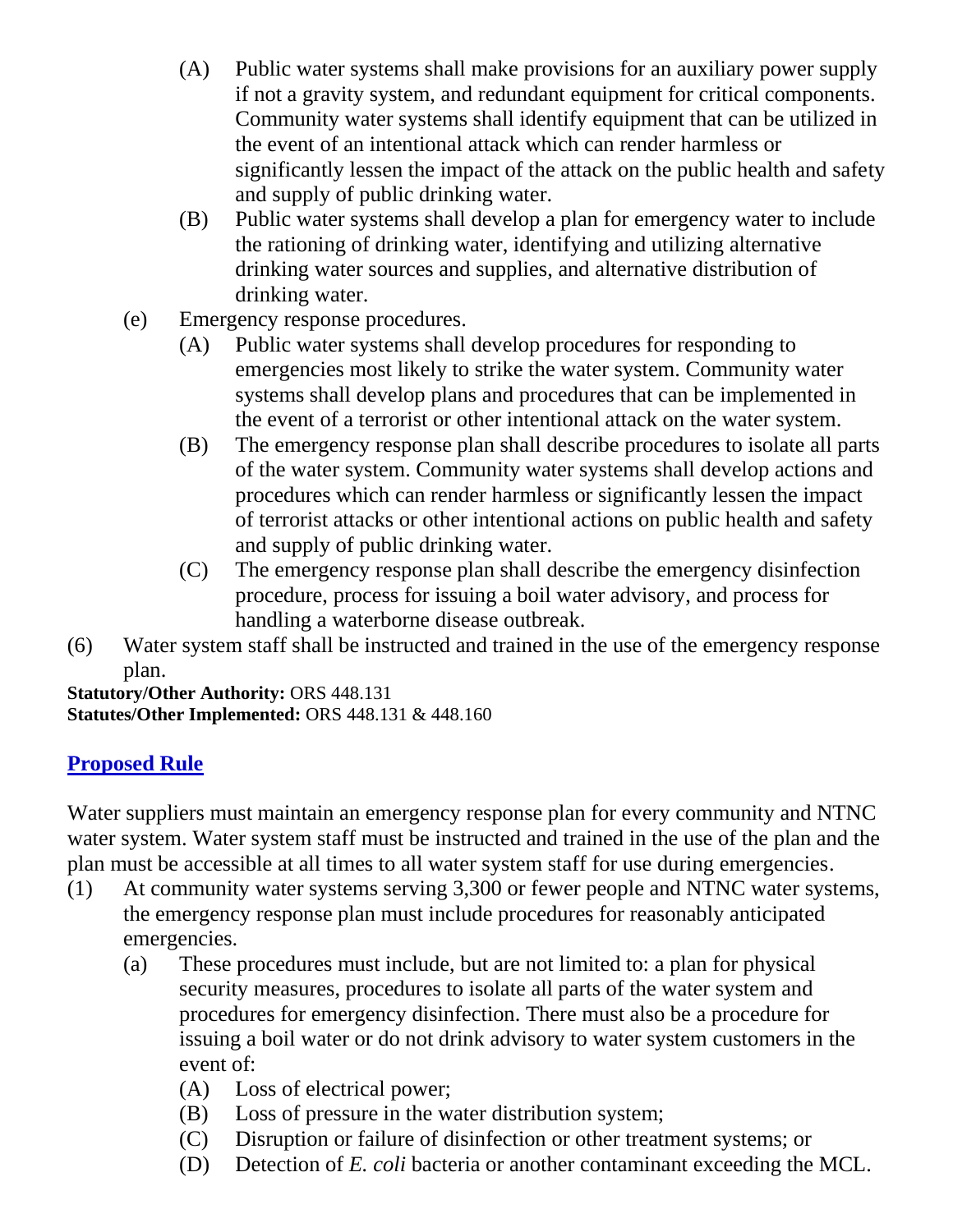- (b) If computer networks or automated control systems operate or monitor processes at the water system, water suppliers must implement cybersecurity measures to prevent attacks on process controls including but not limited to: establishing strong password policies, automating software updates, monitoring for suspicious activity, and installing and updating antivirus or anti-malware software.
- (c) Water suppliers must have a procedure to coordinate with local emergency management agencies in the event of an emergency event that overwhelms the water system staff's ability to respond.
- (2) At community water systems serving more than 3,300 people, water suppliers must complete a risk and resilience assessment in addition to maintaining an emergency response plan. Both emergency response plans and risk and resilience assessments must be updated at least every five years.
	- (a) The risk and resilience assessment must include:
		- (A) The risks to the water system from malevolent acts and natural hazards.
		- (B) The resilience of the water system infrastructure, including but not limited to: pipes, constructed conveyances, physical barriers, water sources, water collection or intake facilities, pretreatment or treatment facilities, storage and distribution facilities, and electronic, computer or other automated systems (including the security of such systems) which are utilized at the system.
		- (C) The water quality monitoring practices at the system.
		- (D) The financial infrastructure for the system, such as business continuity or rate setting.
		- (E) The use, storage, or handling of any chemicals by the system.
		- (F) The operation and maintenance of the water system.
	- (b) The emergency response plan must incorporate the findings of the risk and resilience assessment and also:
		- (A) Include strategies and resources to improve the resilience of the system, including the physical security and cybersecurity of the system.
		- (B) Include plans and procedures that can be implemented, and identify equipment that can be utilized, in the event of a malevolent act or natural hazard that threatens the ability of the water system to deliver safe drinking water. These plans and procedures must include but are not limited to:
			- (i) Descriptions for how to isolate all parts of the water system, including actions and procedures which can render harmless or significantly lessen the impact of malevolent acts or natural hazards upon public health and safety and the supply of safe drinking water.
			- (ii) Emergency disinfection procedures, the process for issuing a boil water advisory, and the process for responding to a waterborne disease outbreak.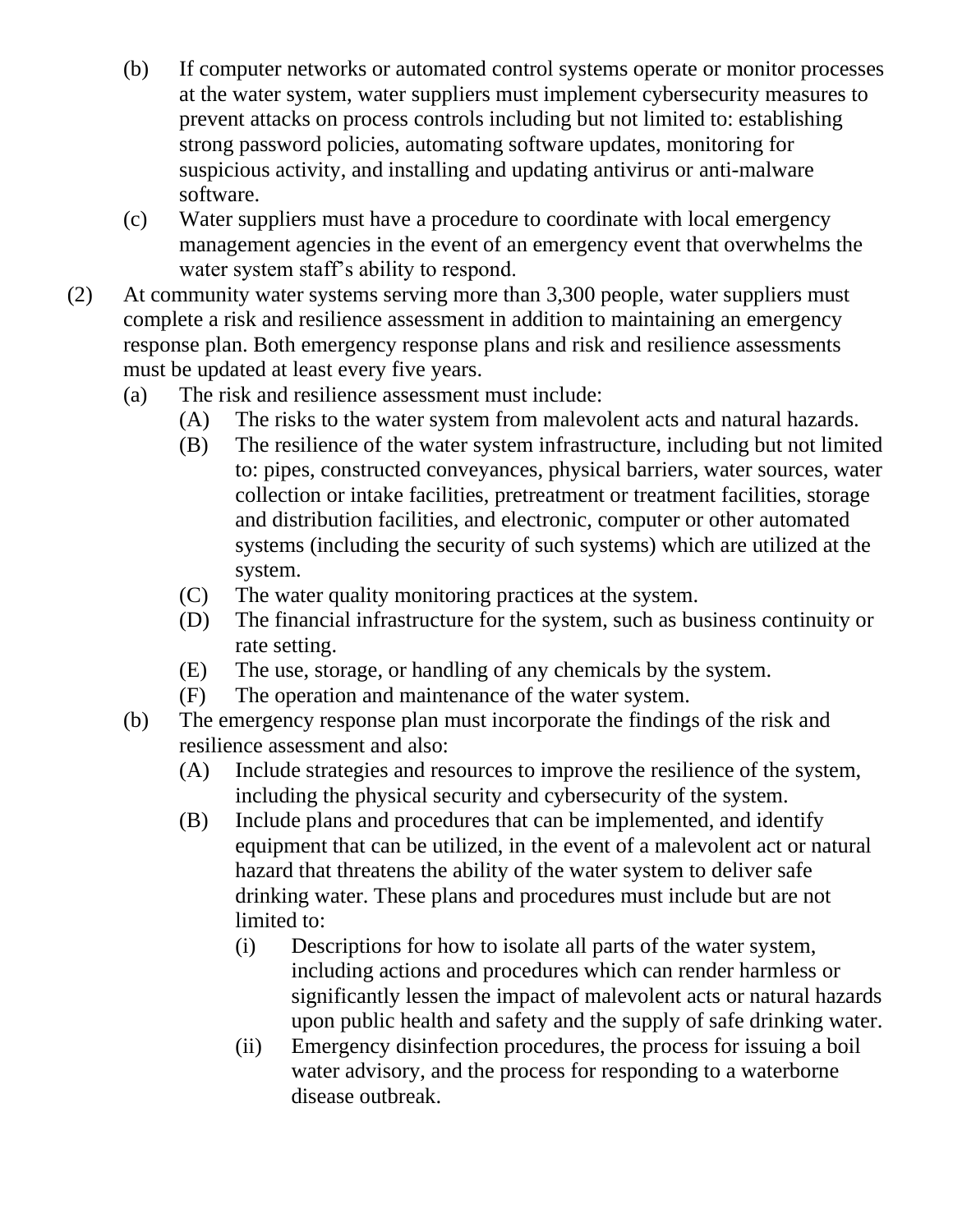- (iii) Response procedures for events involving high-risk contaminant sources or activities as identified in the water system's source water assessment within the following areas:
	- (I) A one-year time-of-travel for wells or zone 1 for springs for groundwater sources with a delineated drinking water source area.
	- (II) Within a 500 ft. radius of a groundwater well, spring, or infiltration gallery without a delineated drinking water source area.
	- (III) An eight-hour time-of-travel or an area within the eight-hour time-of-travel that captures high risk sources based on sensitive area information in the source water assessment for surface water sources.
- (C) Identify actions, procedures and equipment which can prevent or significantly lessen the impact of a malevolent act or natural hazard upon public health and safety and the supply of safe drinking water to communities and individuals, including the development of alternative source water options, relocation of water intakes and construction of flood protection barriers; and
	- (i) Make provisions for an auxiliary power supply and provide for redundant equipment for critical components.
	- (ii) Identify and develop plans for utilizing alternative drinking water sources and supplies.
	- (iii) Develop plans for water rationing.
	- (iv) Develop a plan for emergency provision of water.
- (D) Identify strategies that will aid in the detection of malevolent acts or natural hazards that threaten the security or resilience of the water system.
- (E) Describe communications and authority used by water system staff, including but not limited to the following.
	- (i) Water system staff must coordinate with local emergency planning committees when preparing or revising the emergency response plan.
	- (ii) Water system staff must develop and maintain an emergency contacts list to be used in the emergency response plan's notification procedures.
	- (iii) The emergency response plan must identify decision-making authorities and responsibilities for water system personnel.
	- (iv) There must be a procedure for notification of agencies, water users, and the local media.
	- (v) Water system staff must develop and maintain a list of institutional customers that serve vulnerable populations, including but not limited to: hospitals, dialysis centers, elderly care facilities, and childcare facilities.